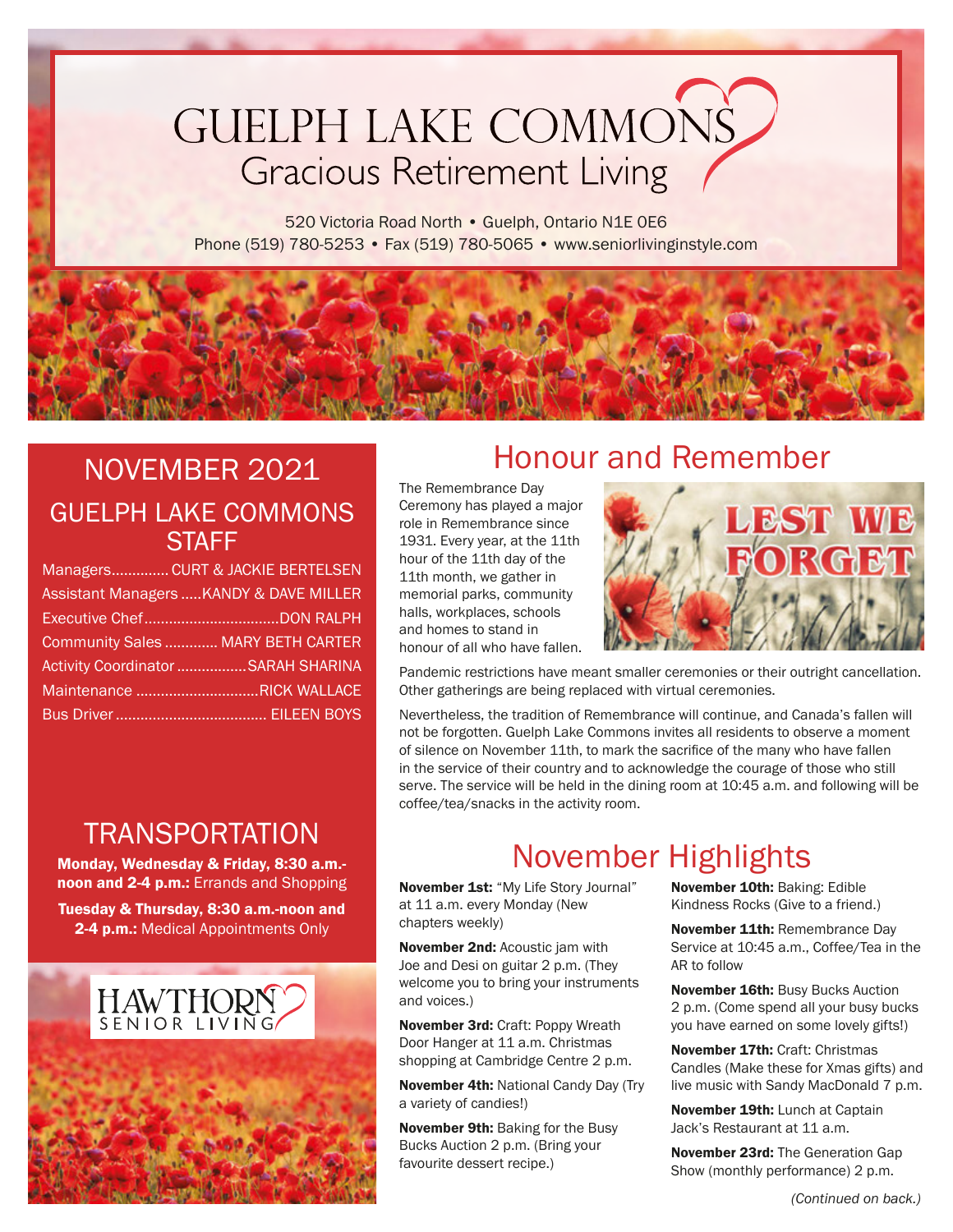| <b>WEDNESDAY</b>                                               |              | <b>THURSDAY</b>                                            |               | <b>FRIDAY</b>                                               |       | <b>SATURDAY</b>                               |
|----------------------------------------------------------------|--------------|------------------------------------------------------------|---------------|-------------------------------------------------------------|-------|-----------------------------------------------|
| 3<br>Exercises, AR<br><b>Coffee Break</b><br>with Friends!, AR | 10:00        | 4<br>National Candy Day<br>9:30 Exercises, AR<br>Bingo, AR | 9:30<br>10:00 | 5<br>Exercises, AR<br><b>Specialty Coffee</b><br>Social, AR |       | 6<br>9:30 Exercises, AR<br>10:00 Coffee Break |
| <b>Craft: Poppy Wreath</b>                                     | 11:15        | <b>Gingerbread House</b>                                   | 11:00         | Sarah & Her Guitar, AR                                      |       | with Friends, AR<br>2:00 Netflix, AR          |
| Door Hanger, AR<br>Chair Yoga, AR                              |              | <b>Construction, AR</b><br>2:00 Hand Waxing, AR            | 2:00<br>3:00  | Bingo, AR<br>Bridge Club, PR                                |       | 3:00 Pool Tournament, PR                      |
| <b>Christmas Shopping:</b>                                     | 3:00         | Euchre, AR                                                 | 3:00          | Balloon Volleyball, AT                                      | 3:00  | <b>Ice Cream Social</b>                       |
| <b>Cambridge Centre, FD</b>                                    |              | 3:00 St. John Therapy Dog                                  | 3:00          | Knitting Group, TV                                          |       | with Managers, AR                             |
| Ice Cream Sundae<br>Social, AT                                 |              | Visits (Outside), P                                        | 4:00          | Singalong with                                              |       | 3:00 Knitting                                 |
| Knitting Group, TV                                             | 3:00<br>7:00 | Knitting Group, TV<br><b>Netflix: Heartland</b>            | 7:00          | Suzie Q, AR<br><b>Friday Night at</b>                       |       | Group, TV                                     |
| <b>Book Club, L</b>                                            |              | Series, TV                                                 |               | the Movies, AR                                              |       | 7:00 Netflix, AR                              |
| 10<br>Exercises, AR                                            |              | 11<br><b>REMEMBRANCE DAY</b>                               | 9:30          | 12<br>Exercises, AR                                         | 9:30  | 13<br>Exercises, AR                           |
| <b>Coffee Break</b>                                            | 10:00        | 9:30 Exercises, AR                                         | 10:00         | <b>Specialty Coffee</b>                                     | 10:00 | Coffee Break with                             |
| with Friends!, AR                                              |              | Bingo, AR<br>10:45 Remembrance Day                         | 11:00         | Social, AR<br>Sarah & Her Guitar, AR                        |       | Friends, AR                                   |
| <b>Baking: Edible</b>                                          |              | <b>Ceremony, D</b>                                         | 2:00          | Bingo, AR                                                   |       | 2:00 Netflix, AR                              |
| <b>Kindness Rocks, AR</b>                                      | 2:00         | Hand Waxing, AR                                            | 3:00          | Bridge Club, PR                                             | 3:00  | Pool Tournament, PR                           |
| Chair Yoga, AR                                                 | 3:00<br>3:00 | Euchre, AR<br><b>St. John Therapy Dog</b>                  | 3:00<br>3:00  | Knitting Group, TV<br><b>Entertainment by</b>               |       | 3:00 Ice Cream Social                         |
| Scenic Drives, FD                                              |              | Visits (Outside), P                                        |               | Eric Lunn!, AR                                              |       | with Managers, AR                             |
| Ice Cream Sundae                                               | 3:00         | Knitting Group, TV                                         | 4:00          | Singalong with Suzie Q, AR                                  | 3:00  | Knitting Group, TV                            |
| Social, AT                                                     | 7:00         | <b>Netflix: Heartland</b>                                  | 7:00          | <b>Friday Night at the</b>                                  |       | 7:00 Netflix, AR                              |
| Knitting Group, TV                                             |              | Series, TV                                                 |               | <b>Movies, AR</b>                                           |       |                                               |
| 17<br>Exercises, AR                                            | 9:30         | 18<br>Exercises, AR                                        | 9:30<br>10:00 | 19<br>Exercises, AR<br><b>Specialty Coffee</b>              |       | 20<br>9:30 Exercises, AR                      |
| Coffee Break<br>with Friends!, AR                              | 10:00        | Bingo, AR                                                  |               | Social, AR                                                  | 10:00 | Coffee Break with                             |
| <b>Craft: Christmas</b>                                        |              | 11:15 Gingerbread House<br><b>Construction, AR</b>         | 11:00         | Sarah & Her Guitar, AR                                      |       | Friends, AR                                   |
| <b>Candles, AR</b>                                             |              | 2:00 Hand Waxing, AR                                       | 11:00         | <b>Lunch at Captain Jack's</b><br><b>Restaurant, FD</b>     | 2:00  | Netflix, AR                                   |
| Chair Yoga, AR<br>Scenic Drives, FD                            | 3:00         | Euchre, AR                                                 | 2:00          | Bingo, AR                                                   | 3:00  | Pool Tournament, PR                           |
| Ice Cream Sundae                                               |              | 3:00 St. John Therapy Dog                                  | 3:00          | Knitting Group, TV                                          |       | 3:00 Ice Cream Social                         |
| Social, AT                                                     |              | Visits (Outside), P                                        | 3:00<br>3:00  | Balloon Volleyball, AT<br>Bridge Club, PR                   |       | with Managers, AR                             |
| Knitting Group, TV                                             | 3:00<br>7:00 | Knitting Group, TV<br><b>Netflix: Heartland</b>            | 4:00          | Singalong with Suzie Q, AR                                  |       | 3:00 Knitting Group, TV                       |
| <b>Live Music by Sandy</b><br><b>MacDonald, AR</b>             |              | Series, TV                                                 | 7:00          | <b>Friday Night at the</b><br><b>Movies, AR</b>             |       | 7:00 Netflix, AR                              |
| 24                                                             | 9:30         | 25<br>Exercises, AR                                        | 9:30          | 26<br>Exercises, AR                                         |       | 27                                            |
| Exercises, AR                                                  | 9:30         | <b>Hearing Clinic</b>                                      | 10:00         | <b>Specialty Coffee</b>                                     |       | 9:30 Exercises, AR                            |
| Coffee Break with<br>Friends!, AR                              | 10:00        | (Lynn McCurdy), TV<br>Bingo, AR                            |               | Social, AR                                                  | 10:00 | Coffee Break with                             |
| <b>Resident/Manager</b>                                        | 10:00        | <b>Chef/Resident Meeting, D</b>                            | 2:00          | 11:00 Sarah & Her Guitar, AR<br>Bingo, AR                   |       | Friends, AR                                   |
| <b>Meeting, AR</b>                                             |              | 11:15 Gingerbread House<br><b>Construction, AR</b>         | 3:00          | Bridge Club, PR                                             |       | 2:00 Netflix, AR                              |
| Chair Yoga, AR                                                 | 2:00         | Hand Waxing, AR                                            | 3:00          | Balloon Volleyball, AT                                      | 3:00  | Pool Tournament, PR                           |
| Scenic Drives, FD                                              | 3:00<br>3:00 | Euchre, AR<br>St. John Therapy Dog                         | 3:00          | Knitting Group, TV                                          |       | 3:00 Ice Cream Social                         |
| Ice Cream Sundae                                               |              | Visits (Outside), P                                        | 4:00          | Singalong with<br>Suzie Q, AR                               |       | with Managers, AR                             |
| Social, AT                                                     | 3:00<br>7:00 | Knitting Group, TV<br><b>Netflix: Heartland</b>            |               | 7:00 Pub Night: Best of                                     | 3:00  | Knitting Group, TV                            |
| Knitting Group, TV                                             |              | Series, TV                                                 |               | <b>Friends Band, AR</b>                                     |       | 7:00 Netflix, AR                              |
|                                                                |              |                                                            |               |                                                             |       |                                               |

|                                                                                                                                                      | <b>SUNDAY</b>                                                                                                                                                                                                                                               | <b>MONDAY</b>                                                                                                                                                                                                                                                       | <b>TUESDAY</b>                                                                                                                                                                                                                                                                                                                                                                 | <b>WEDNESDAY</b>                                                                                                                                                                                                                                                                           | <b>THURSDAY</b>                                                                                                                                                                                                                                                                                                                                                     |
|------------------------------------------------------------------------------------------------------------------------------------------------------|-------------------------------------------------------------------------------------------------------------------------------------------------------------------------------------------------------------------------------------------------------------|---------------------------------------------------------------------------------------------------------------------------------------------------------------------------------------------------------------------------------------------------------------------|--------------------------------------------------------------------------------------------------------------------------------------------------------------------------------------------------------------------------------------------------------------------------------------------------------------------------------------------------------------------------------|--------------------------------------------------------------------------------------------------------------------------------------------------------------------------------------------------------------------------------------------------------------------------------------------|---------------------------------------------------------------------------------------------------------------------------------------------------------------------------------------------------------------------------------------------------------------------------------------------------------------------------------------------------------------------|
| <b>NOVEMBER</b><br>2021<br><b>Birthdays</b><br>Leela Pachai, 2nd<br><b>Chuck Armitage, 6th</b><br>Ted Wells, 7th                                     |                                                                                                                                                                                                                                                             | 9:30 Exercises, AR<br>10:00<br>Tuck Shop, AR<br>10:00 Smoothies and<br>Chats, AR<br>11:00 My Life Story in My<br><b>Words Journal, AR</b><br>2:00 Bingo, AR<br><b>Chair Zumba, AR</b><br>3:00<br>3:00<br>Knitting Group, TV<br>4:00 Singalong with<br>Suzie Q, AR   | 2<br>Exercises, AR<br>9:30<br>9:30<br><b>Bookmobile, FD</b><br><b>Beanbag Baseball, AR</b><br>10:15<br>11:15 Sarah & Davy's<br>Rehearsal, AR<br>2:00 Joe & Desi Acoustic<br>Jam, AR<br>3:00 Painting Group, AR<br>3:00<br>Knitting Group, TV<br>3:30<br>Card Bingo, AR                                                                                                         | 9:30 Exercises, AR<br>10:00 Coffee Break<br>with Friends!, AR<br>11:00 Craft: Poppy Wreath<br>Door Hanger, AR<br>2:00 Chair Yoga, AR<br>2:00 Christmas Shopping:<br><b>Cambridge Centre, FD</b><br>3:00 Ice Cream Sundae<br>Social, AT<br>3:00 Knitting Group, TV<br>3:30 Book Club, L     | 3 National Candy Day<br>9:30 Exercises, AR<br>10:00<br>Bingo, AR<br>11:15 Gingerbread House<br><b>Construction, AR</b><br>2:00 Hand Waxing, AR<br>Euchre, AR<br>3:00<br>3:00 St. John Therapy Dog<br>Visits (Outside), P<br>3:00 Knitting Group, TV<br>7:00 Netflix: Heartland<br>Series, TV                                                                        |
| Bob Caudle, 15th<br>John Skinner, 15th<br><b>Betty</b><br>MacGregor, 22nd<br>Katie Didwick, 24th<br>Jim Young, 25th<br>Connie Mutter, 28th           | <b>DAYLIGHT SAVING TIME ENDS</b><br>10:00 Coffee Break with<br>Friends, AR<br>11:00 Chapel Service with<br><b>Mike Gordon, AR</b><br>2:30 Cribbage Club, AR<br>7:15 Movie:<br>Residents'<br>Choice, AR                                                      | 8<br>9:30 Exercises, AR<br>Tuck Shop, AR<br>10:00<br>10:00 Smoothies and<br>Chats, AR<br>11:00 My Life Story in My<br><b>Words Journal, AR</b><br>2:00 Bingo, AR<br><b>Chair Zumba, AR</b><br>3:00<br>3:00 Knitting Group, TV<br>4:00 Singalong with<br>Suzie Q, AR | 9:30<br>Exercises, AR<br>10:15 Beanbag<br><b>Baseball, AR</b><br>11:15 Sarah & Davy's<br>Rehearsal, AR<br>2:00 Baking: For<br>Auction, AR<br>Painting Group, AR<br>3:00<br>3:00<br>Knitting Group, TV<br>3:30 Card Bingo, AR                                                                                                                                                   | 10 <sub>1</sub><br>9:30 Exercises, AR<br>10:00 Coffee Break<br>with Friends!, AR<br>11:00 Baking: Edible<br><b>Kindness Rocks, AR</b><br>2:00 Chair Yoga, AR<br>2:00 Scenic Drives, FD<br>3:00 Ice Cream Sundae<br>Social, AT<br>3:00 Knitting Group, TV                                   | 11<br><b>REMEMBRANCE DAY</b><br>9:30 Exercises, AR<br>Bingo, AR<br>10:00<br>10:45 Remembrance Day<br><b>Ceremony, D</b><br>Hand Waxing, AR<br>2:00<br>Euchre, AR<br>3:00<br><b>St. John Therapy Dog</b><br>3:00<br>Visits (Outside), P<br>3:00 Knitting Group, TV<br>7:00 Netflix: Heartland<br>Series, TV                                                          |
| <b>Anniversaries</b><br>Carlo & Beverly<br>Dalzilio, 11/26/1960<br><b>Locations</b><br><b>Activity Room, AR</b>                                      | 14<br>10:00 Coffee Break with<br>Friends, AR<br>11:00 Chapel Service with<br><b>Mike Gordon, AR</b><br>2:30 Cribbage Club, AR<br>Movie: Residents'<br>7:15<br>Choice, AR                                                                                    | 15<br>9:30 Exercises, AR<br>Tuck Shop, AR<br>10:00<br>10:00 Smoothies and<br>Chats, AR<br>11:00 My Life Story in My<br><b>Words Journal, AR</b><br>Bingo, AR<br>2:00<br>3:00 Chair Zumba, AR<br>3:00<br>Knitting Group, TV<br>4:00 Singalong with<br>Suzie Q, AR    | 16<br>9:30 Exercises, AR<br>9:30 Bookmobile, FD<br>10:15 Beanbag<br><b>Baseball, AR</b><br>11:15 Sarah & Davy's<br>Rehearsal, AR<br><b>Busy Bucks Auction</b><br>2:00<br>2-4 p.m., AR<br>3:00 Knitting Group, TV                                                                                                                                                               | 17<br>9:30 Exercises, AR<br>10:00 Coffee Break<br>with Friends!, AR<br>11:00 Craft: Christmas<br><b>Candles, AR</b><br>2:00 Chair Yoga, AR<br>2:00 Scenic Drives, FD<br>3:00 Ice Cream Sundae<br>Social, AT<br>3:00 Knitting Group, TV<br>7:00 Live Music by Sandy<br><b>MacDonald, AR</b> | 18<br>9:30<br>Exercises, AR<br>10:00<br>Bingo, AR<br>11:15 Gingerbread House<br><b>Construction, AR</b><br>Hand Waxing, AR<br>2:00<br>3:00<br>Euchre, AR<br>3:00 St. John Therapy Dog<br>Visits (Outside), P<br>3:00 Knitting Group, TV<br>7:00 Netflix: Heartland<br>Series, TV                                                                                    |
| Atrium, AT<br>Chapel, CH<br>Dining Room, D<br>Exercise Room,<br>Second Floor, ER<br>Front Driveway, FD<br><b>Hallway Beside</b><br>Activity Room, HW | 21<br>10:00 Coffee Break with<br>Friends, AR<br>11:00 Chapel Service with<br><b>Mike Gordon, AR</b><br>2:30 Cribbage Club, AR<br>7:15 Movie: Residents'<br>Choice, AR                                                                                       | 22<br>9:30 Exercises, AR<br>10:00 Tuck Shop, AR<br>10:00 Smoothies and<br>Chats, AR<br>11:00 My Life Story in My<br><b>Words Journal, AR</b><br>2:00 Bingo, AR<br>3:00 Chair Zumba, AR<br>3:00 Knitting Group, TV<br>4:00 Singalong with<br>Suzie Q, AR             | 23<br>9:30 Exercises, AR<br>10:15 Beanbag<br><b>Baseball, AR</b><br>11:15 Sarah & Davy's<br>Rehearsal, AR<br>2:00 The Generation Gap<br><b>Perform! (Sarah</b><br>& Davy), AR<br>Painting Group, AR<br>3:00<br>3:00<br>Knitting Group, TV<br>3:30<br>Card Bingo, AR                                                                                                            | 24<br>9:30 Exercises, AR<br>10:00 Coffee Break with<br>Friends!, AR<br>11:00 Resident/Manager<br><b>Meeting, AR</b><br>2:00 Chair Yoga, AR<br>2:00 Scenic Drives, FD<br>3:00 Ice Cream Sundae<br>Social, AT<br>3:00 Knitting Group, TV                                                     | 25<br>9:30 Exercises, AR<br>9:30 Hearing Clinic<br>(Lynn McCurdy), TV<br>Bingo, AR<br>10:00<br><b>Chef/Resident Meeting, D</b><br>10:00<br>11:15 Gingerbread House<br><b>Construction, AR</b><br>2:00 Hand Waxing, AR<br>Euchre, AR<br>3:00<br>3:00 St. John Therapy Dog<br>Visits (Outside), P<br>3:00 Knitting Group, TV<br>7:00 Netflix: Heartland<br>Series, TV |
| Library, Second<br><u>Floor, L</u><br>Lobby, LBY<br>Patio, P<br>Pool Room, Second<br>Floor, PR<br><b>TV Room, Second</b><br>Floor, TV                | <b>HANUKKAH BEGINS AT SUNSET 28</b><br>10:00 Coffee Break with<br>Friends, AR<br>11:00 Chapel Service with<br><b>Mike Gordon, AR</b><br>2:30 Cribbage Club, AR<br>3:00 November Birthday<br><b>Celebrations, AR</b><br>7:15 Movie: Residents'<br>Choice, AR | 29<br>9:30 Exercises, AR<br>10:00 Tuck Shop, AR<br>10:00 Smoothies and<br>Chats, AR<br>11:00 My Life Story in My<br><b>Words Journal, AR</b><br>2:00 Bingo, AR<br>3:00 Chair Zumba, AR<br>3:00 Knitting Group, TV<br>4:00 Singalong with<br>Suzie Q, AR             | 30<br>9:00 Sew on the Go<br>(Beryl), AT<br>9:30 Exercises, AR<br><b>Bookmobile, FD</b><br>9:30<br><b>Beanbag Baseball, AR</b><br>10:15<br>11:15 Sarah & Davy's<br>Rehearsal, AR<br><b>Craft: Christmas Cards, AR</b><br>2:00<br>Painting Group, AR<br>3:00<br>Knitting Group, TV<br>3:00<br>Card Bingo, AR<br>3:30<br><b>Christmas Tree Lighting</b><br>7:00<br>& Carolers, AT |                                                                                                                                                                                                                                                                                            |                                                                                                                                                                                                                                                                                                                                                                     |